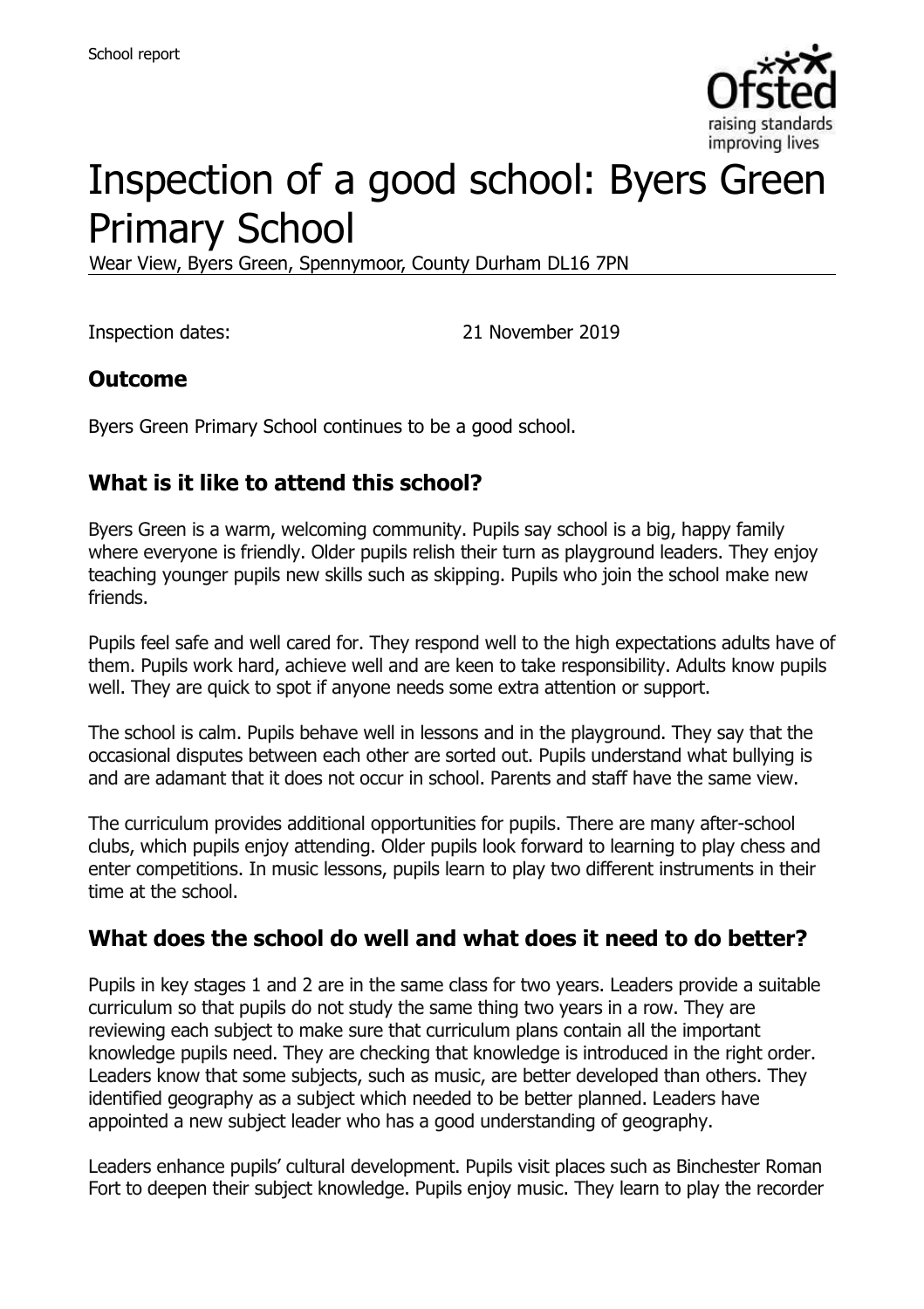

and ukulele. They use correct musical terminology such as 'adagio' and 'ostinato' to describe music. Leaders develop pupils' personal skills and attributes. Pupils look forward to becoming responsible for the library. They take part in competitions and learn about teamwork.

In the early years, children settle quickly. They concentrate when they learn new sounds to help with their reading and their writing. They enjoy spotting the letters they know in their names. They are enthusiastic about learning new numbers.

Pupils make good gains in mathematics but changes in staffing have meant that some do not have the same expertise in mathematics. The mathematics curriculum is not implemented consistently. There have not been enough chances to solve problems in some classes. Some pupils misunderstand important knowledge. Leaders know this and have started to take action to help pupils. Their checks have not been regular enough to make sure everyone follows the same approach.

Leaders plan the curriculum effectively to develop pupils' reading and writing. The wellplanned phonics programme helps pupils to become confident readers. Leaders make sure that pupils who need more help to become fluent readers get the practice they need. Pupils enjoy hearing the carefully chosen books teachers read to them. These extend pupils' knowledge of the topic being studied.

Leaders make sure the curriculum supports disadvantaged pupils to do well. Pupils with special educational needs and/or disabilities (SEND) have work tailored to help them develop their knowledge in all subjects.

Pupils do well and want to come to school because learning is enjoyable. Lessons are not disrupted by poor behaviour and pupils feel safe from bullying.

Leaders and governors know the difficulties of managing a small school. They are very mindful of staff workload. They make sure staff are not asked to do too many new things at once. They know that good teamwork is vital if the school is to continue to be successful.

# **Safeguarding**

The arrangements for safeguarding are effective.

The headteacher ensures that there is a culture of continued vigilance to keep pupils safe. Staff are well trained to identify any issues with pupil safety. They receive regular reminders on safeguarding issues. They are confident about what do to if they have concerns about pupils' welfare. Governors regularly speak to pupils to check that they feel safe.

Pupils know that it is important to stay safe when using the internet. Teachers make them aware of the dangers of threats such as grooming.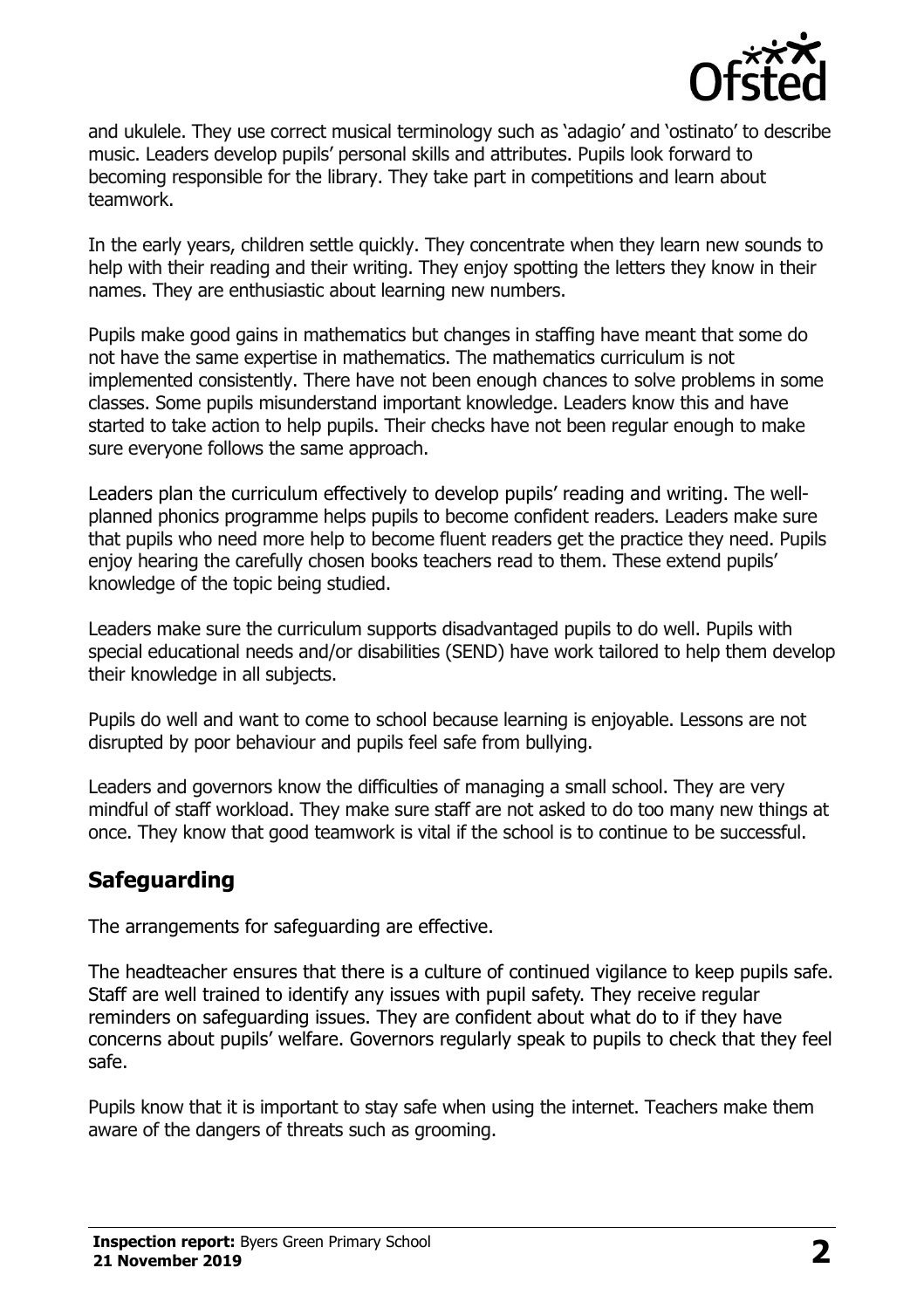

# **What does the school need to do to improve?**

# **(Information for the school and appropriate authority)**

- In coming to the judgement, we have taken into account the curriculum changes that leaders are making. Leaders are reviewing each subject to make sure it is relevant for pupils and suitably ambitious. The curriculum is well planned in the correct sequence in many subjects. This is not fully the case in some foundation subjects, including geography. Leaders need to ensure that these subjects are planned in enough detail so that pupils learn and remember important knowledge and vocabulary in the right sequence.
- Curriculum plans in mathematics are not implemented consistently. Pupils have not practised reasoning and problem solving enough. Some pupils do not understand place value well. Leaders need to develop teachers' expertise, so they know how to close the gaps in pupils' knowledge. Leaders should check that the mathematics curriculum is implemented consistently more often than they do currently.

## **Background**

When we have judged a school to be good we will then normally go into the school about once every four years to confirm that the school remains good. This is called a section 8 inspection of a good school or non-exempt outstanding school. We do not give graded judgements on a section 8 inspection. However, if we find some evidence that the school could now be better than good or that standards may be declining, then the next inspection will be a section 5 inspection. Usually this is within one to two years of the date of the section 8 inspection. If we have serious concerns about safeguarding, behaviour or the quality of education, we will convert the section 8 inspection to a section 5 inspection immediately.

This is the second section 8 inspection since we judged Byers Green Primary School to be good on 9–10 February 2011.

### **How can I feed back my views?**

You can use [Ofsted Parent View](https://parentview.ofsted.gov.uk/) to give Ofsted your opinion on your child's school, or to find out what other parents and carers think. We use Ofsted Parent View information when deciding which schools to inspect, when to inspect them and as part of their inspection.

The Department for Education has further quidance on how to complain about a school.

If you are not happy with the inspection or the report, you can [complain to Ofsted.](https://www.gov.uk/complain-ofsted-report)

### **Further information**

You can search for [published performance information](http://www.compare-school-performance.service.gov.uk/) about the school.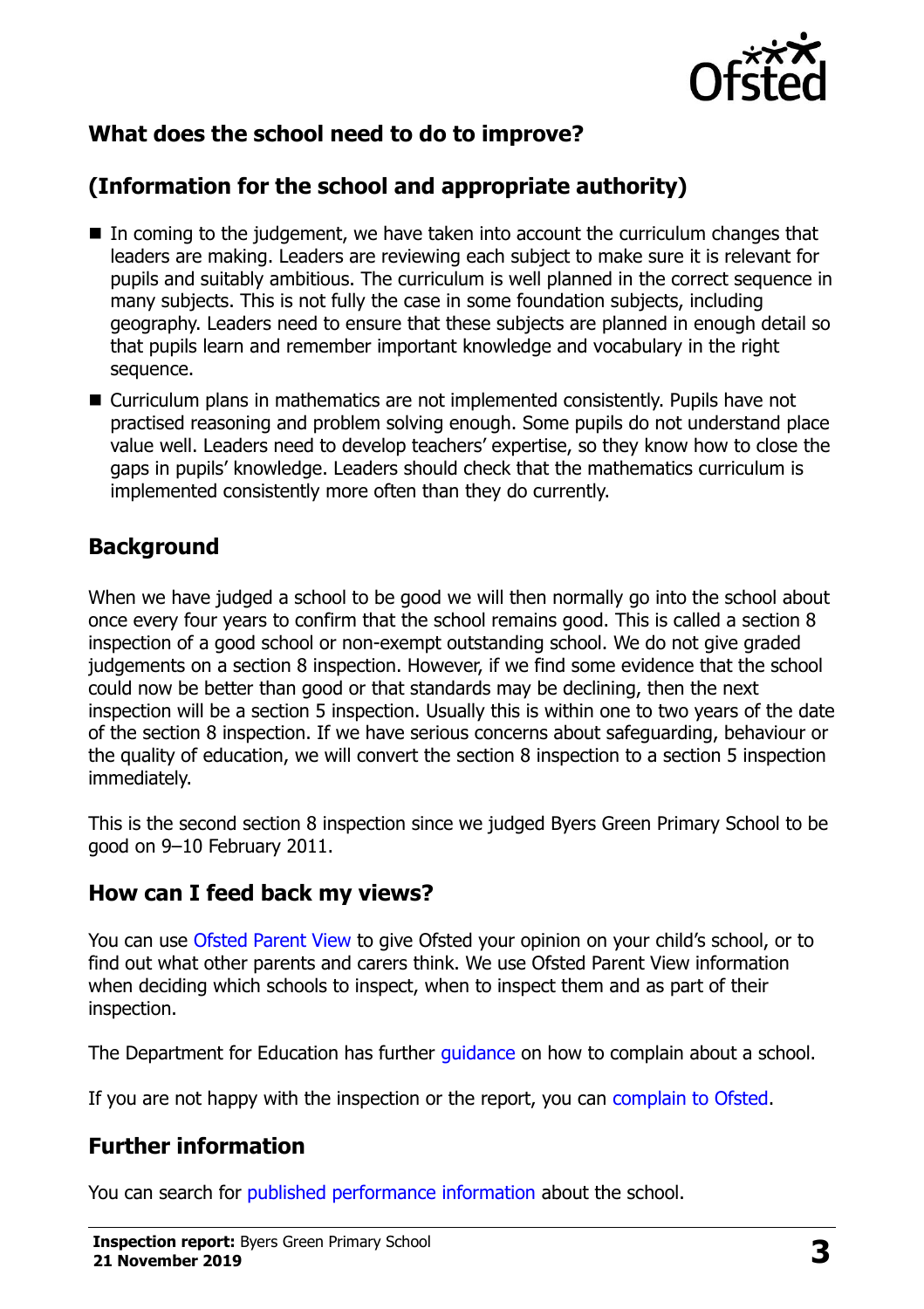

In the report, '[disadvantaged pupils](http://www.gov.uk/guidance/pupil-premium-information-for-schools-and-alternative-provision-settings)' refers to those pupils who attract government pupil premium funding: pupils claiming free school meals at any point in the last six years and pupils in care or who left care through adoption or another formal route.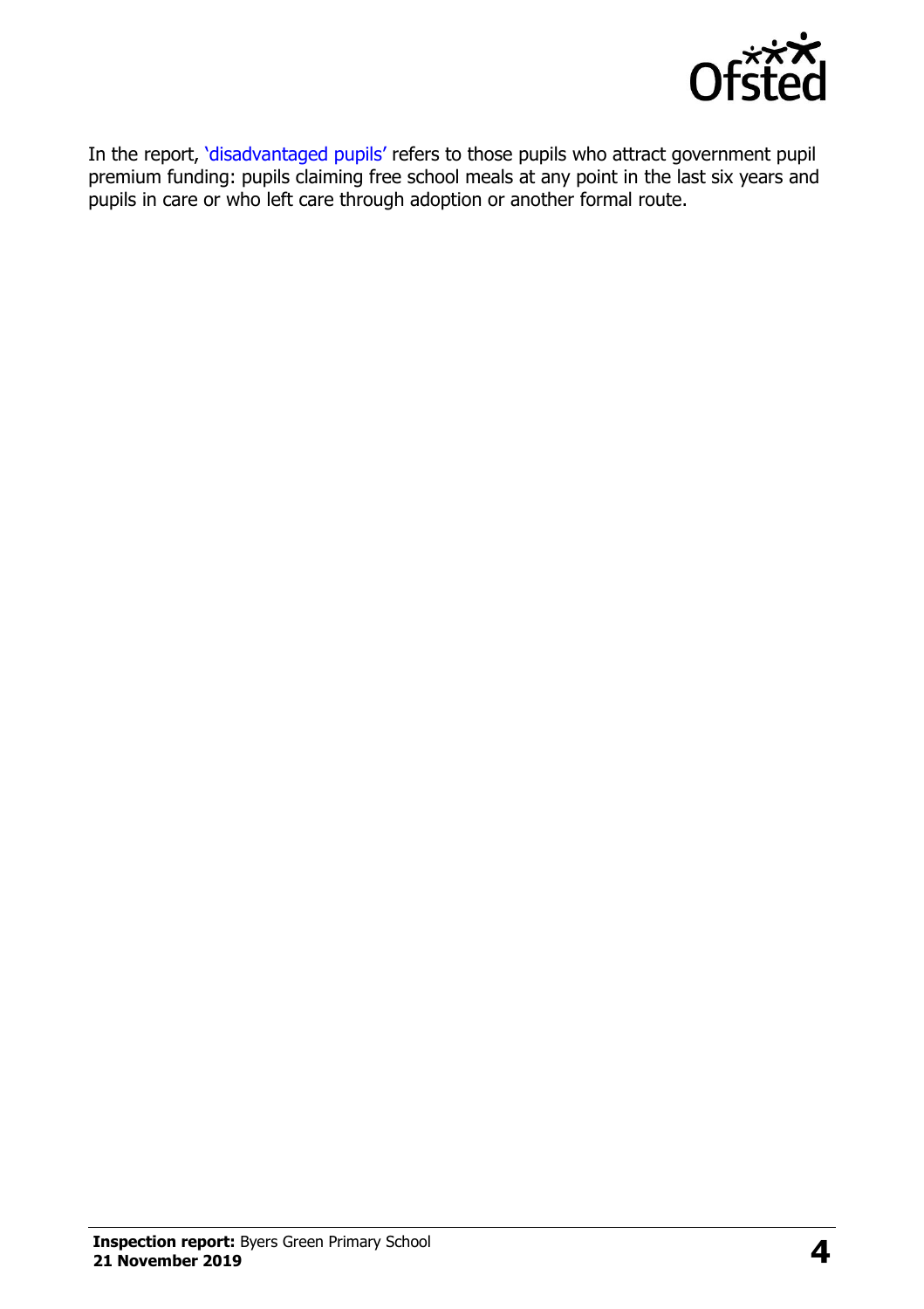

## **School details**

| Unique reference number             | 114070                        |
|-------------------------------------|-------------------------------|
| <b>Local authority</b>              | Durham                        |
| <b>Inspection number</b>            | 10097587                      |
| <b>Type of school</b>               | Primary                       |
| <b>School category</b>              | Maintained                    |
| Age range of pupils                 | 4 to 11                       |
| <b>Gender of pupils</b>             | Mixed                         |
| Number of pupils on the school roll | 88                            |
| <b>Appropriate authority</b>        | The governing body            |
| <b>Chair of governing body</b>      | Gordon Henderson              |
| <b>Headteacher</b>                  | <b>William Kirtley</b>        |
| Website                             | www.byersgreen.durham.sch.uk/ |
| Date of previous inspection         | 1 December 2015               |

# **Information about this school**

■ The school has experienced a number of temporary and permanent staffing changes since the last inspection.

### **Information about this inspection**

- We evaluated the quality of education by considering the teaching of phonics, early reading, mathematics and geography. We discussed the curriculum design with senior and subject leaders; we visited lessons with the headteacher and subject leader in geography. We also looked at pupils' work and spoke to pupils. I listened to some pupils in Years 1, 3 and 6 read. We met teachers from the lessons visited.
- We looked at a wide range of documentation including the school improvement plan, self-evaluation document, curriculum plans and information available on the school website.
- We talked to pupils about what it is like to attend the school and observed lunchtime.
- Documents relating to safeguarding were checked including training records, policies and information relating to child protection. We talked to staff about their role in keeping pupils safe.
- I held discussions with the governing body and a local authority representative.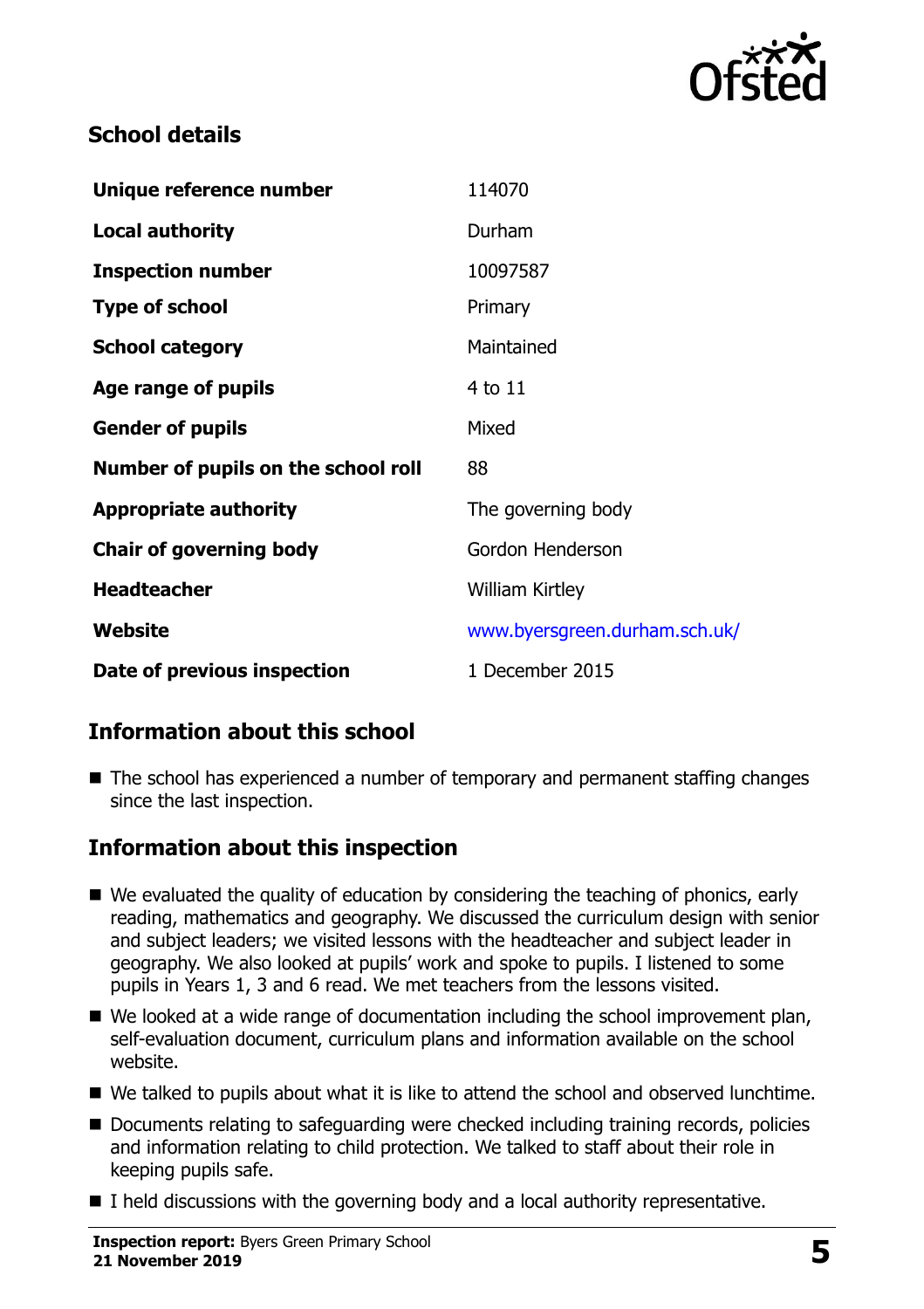

# **Inspection team**

Susan Waugh, lead inspector **CEP CONTER CONTER** Ofsted Inspector

Andy Jones Ofsted Inspector